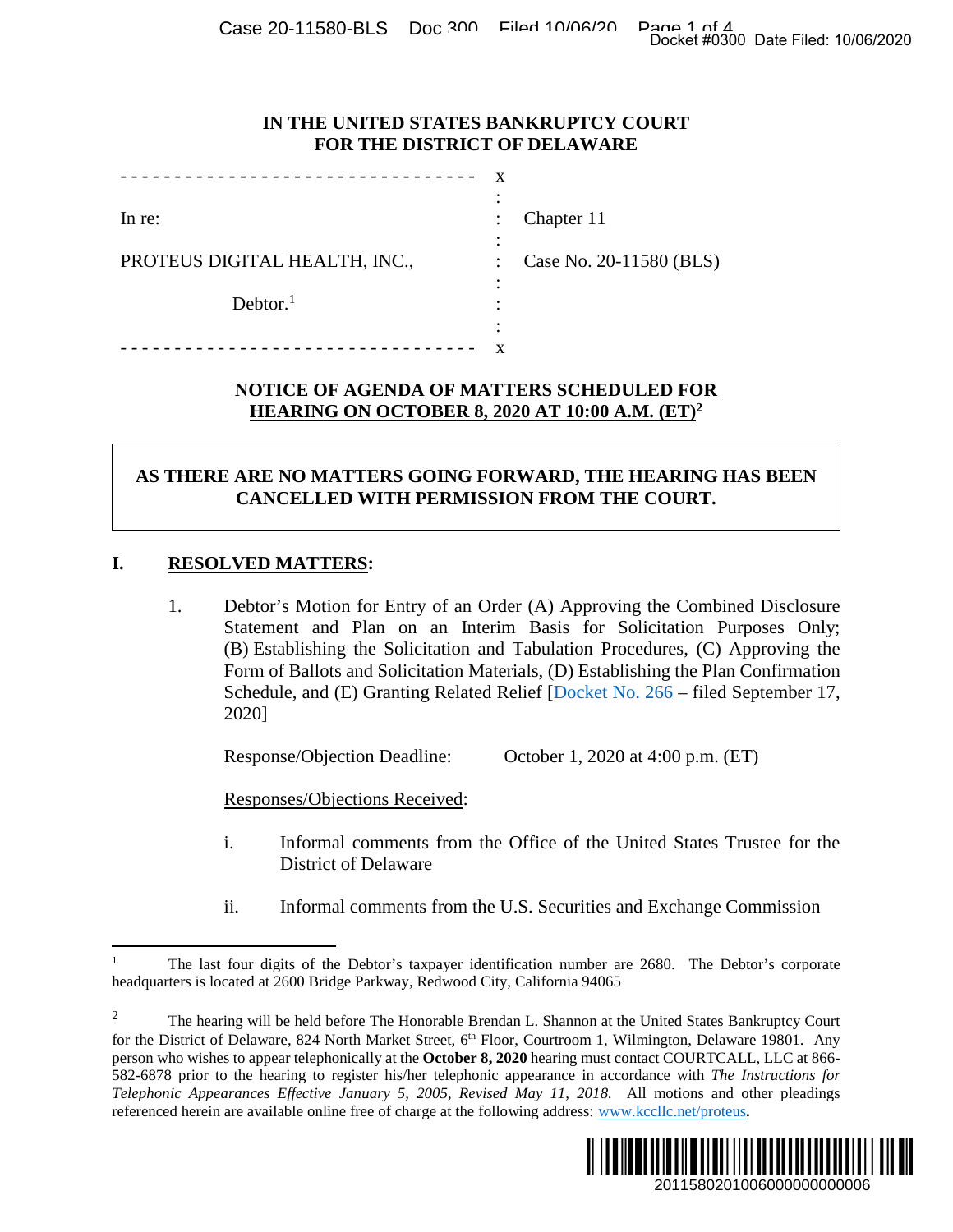#### Related Documents**:**

- i. Combined Disclosure Statement and Chapter 11 Plan of Liquidation Dated September 17, 2020 Proposed by Proteus Digital Health, Inc. [Docket No. 265 – filed September 17, 2020]
- ii. Order Shortening and Limiting the Notice with Respect to the Debtor's Motion for Entry of an Order (A) Approving the Combined Disclosure Statement and Plan on an Interim Basis for Solicitation Purposes Only, (B) Establishing the Solicitation and Tabulation Procedures, (C) Approving the Form of Ballots and Solicitation Materials, (D) Establishing the Plan Confirmation Schedule, and (E) Granting Related Relief [Docket No. 268 – entered September 18, 2020]
- iii. First Amended Combined Disclosure Statement and Chapter 11 Plan of Liquidation Dated October 2, 2020 Proposed by Proteus Digital Health, Inc. [Docket No. 286 – filed October 2, 2020]
- iv. [BLACKLINE] First Amended Combined Disclosure Statement and Chapter 11 Plan of Liquidation Dated October 2, 2020 Proposed by Proteus Digital Health, Inc*.* [Docket No. 287 – filed October 2, 2020]
- v. Certification of Counsel Regarding Debtor's Motion for Entry of an Order (A) Approving the Combined Disclosure Statement and Plan on an Interim Basis for Solicitation Purposes Only, (B) Establishing the Solicitation and Tabulation Procedures, (C) Approving the Form of Ballots and Solicitation Materials, (D) Establishing the Plan Confirmation Schedule, and (E) Granting Related Relief [Docket No. 288 – filed October 2, 2020]
- vi. Certification of Counsel Regarding Debtor's Motion for Entry of an Order (A) Approving the Combined Disclosure Statement and Plan on an Interim Basis for Solicitation Purposes Only, (B) Establishing the Solicitation and Tabulation Procedures, (C) Approving the Form of Ballots and Solicitation Materials, (D) Establishing the Plan Confirmation Schedule, and (E) Granting Related Relief [Docket No. 294 - filed October 5, 2020]
- vii. Order (A) Approving the Combined Disclosure Statement and Plan on an Interim Basis for Solicitation Purposes Only, (B) Establishing the Solicitation and Tabulation Procedures, (C) Approving the Form of Ballots and Solicitation Materials, (D) Establishing the Plan Confirmation Schedule, and (E) Granting Related Relief [Docket No. 296 – entered October 6, 2020]
- Status: On October 6, 2020, an order was entered resolving this matter. Accordingly, a hearing on this matter is no longer required.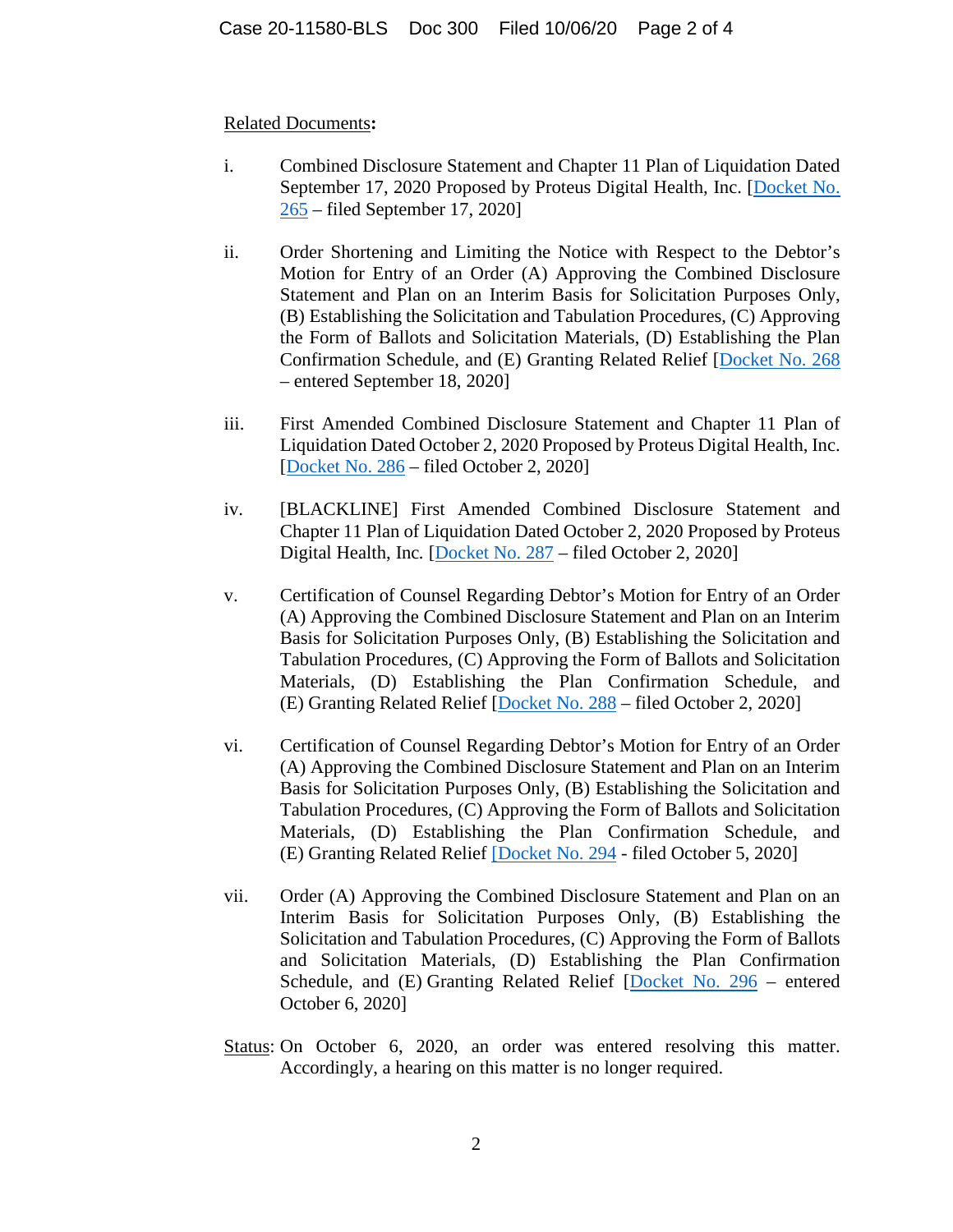2. First Omnibus Motion for Entry of an Order (I) Authorizing the Debtor to Reject Certain Executory Contracts Effective as of the Rejection Date, and (II) Granting Certain Related Relief [Docket No. 270 – filed September 21, 2020]

Response/Objection Deadline: October 1, 2020 at 4:00 p.m. (ET)

Responses/Objections Received:

## Related Documents**:**

- i. Certificate of No Objection Regarding First Omnibus Order (I) Authorizing the Debtor to Reject Certain Executory Contracts Effective as of the Rejection Date, and (II) Granting Certain Related Relief [Docket No. 285 – filed October 2, 2020]
- ii. First Omnibus Order (I) Authorizing the Debtor to Reject Certain Executory Contracts Effective as of the Rejection Date, and (II) Granting Certain Related Relief [Docket No. 299 – entered October 6, 2020]

Status: On October 6, 2020, an order was entered resolving this matter. Accordingly, a hearing on this matter is no longer required.

3. Workday, Inc.'s Application for Allowance and Payment of Administrative Claim and Reservation of Rights [Docket No. 277 – filed September 24, 2020]

Response/Objection Deadline: October 1, 2020 at 4:00 p.m. (ET)

Responses/Objections Received:

Related Documents:

- i. Certification of no Objection Regarding Workday, Inc.'s Application for Allowance and Payment of Administrative Claim and Reservation of Rights [Docket No. 289 – filed October 2, 2020]
- ii. Order Granting Workday, Inc.'s Application for Allowance and Payment of Administrative Claim and Reservation of Rights [Docket No. 295 – entered October 6, 2020]
- Status: On October 6, 2020, an order was entered resolving this matter. Accordingly, a hearing on this matter is no longer required.